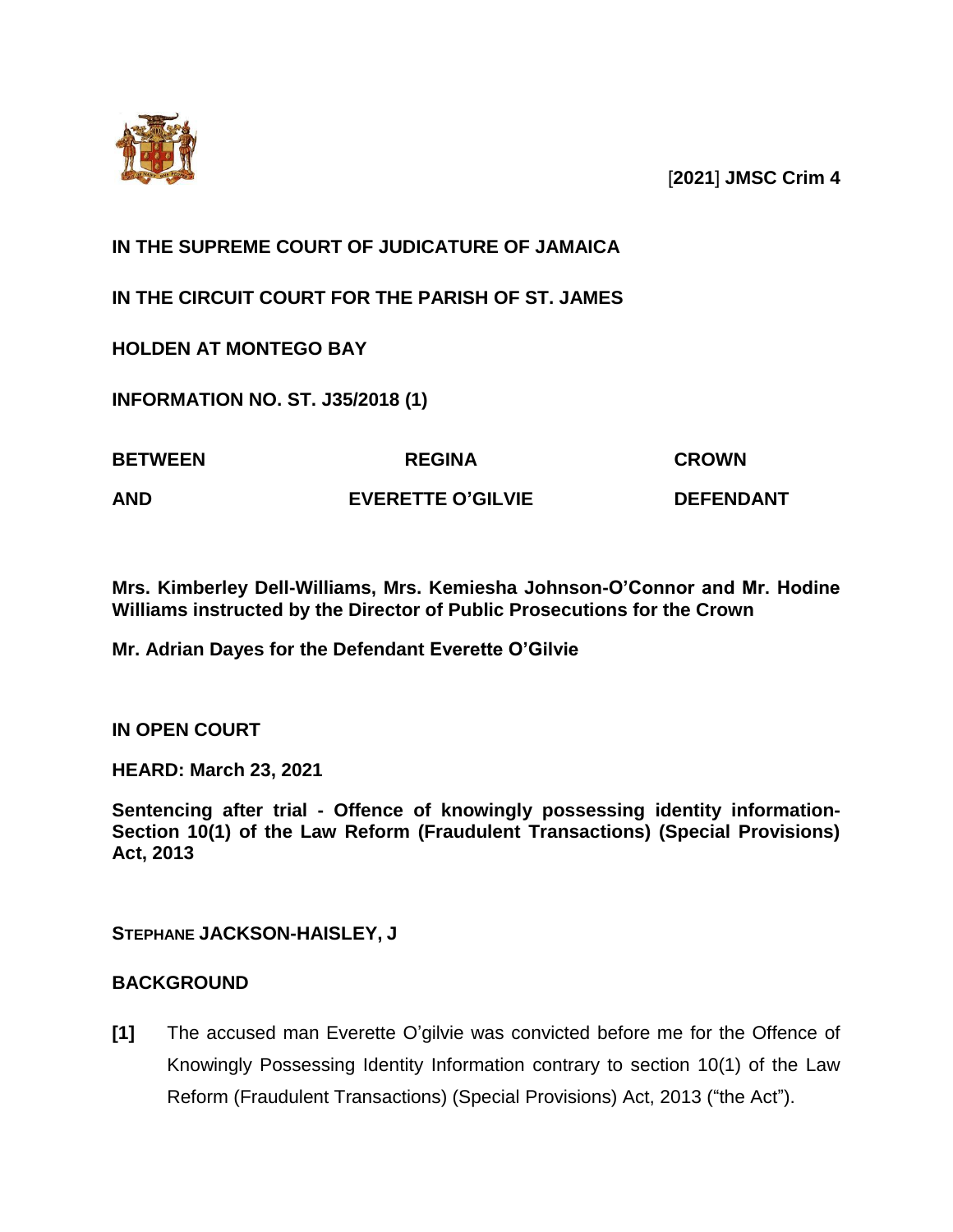**[2]** The particulars of the offence were that:

*"Everette O'gilvie on the 14th day December 2015 in the parish of St. James knowingly possessed identity information of persons in circumstances which give rise to a reasonable inference that the information has been used or is intended to be used to commit an offence".*

**[3]** His conviction followed upon a trial which commenced on October 5, 2020 and ended on December 15, 2020. The sentencing took place on March 23, 2021.

## **FACTS**

**[4]** On December 13, 2015 police officers were on mobile patrol in the Quarry area of Salt Spring, St. James when they stopped a vehicle being driven by the accused man. They carried out a search of the accused man as well as his vehicle. The search of his person revealed a silver and black iPhone. An onsite analysis of this phone revealed that it contained identity information. The accused was arrested and taken to the Freeport Police Station. Thereafter the police asked him to take them to his house and so armed with search warrants the accused man led the police to a house in Quarry. A search of the house was carried out and on the dresser in a bedroom was found a lead sheet and a scan disc. The scan disc when later examined was found to contain identity information as well as information relating to sweep stakes. Further examination of the iPhone proved to be impossible.

#### **SENTENCING**

**[5]** The Sentencing Guidelines for Use by Judges of the Supreme Court of Jamaica and the Parish Courts of 2018 ("Sentencing Guidelines") provide the Court with a guide as to how to approach the task of sentencing. A useful starting point is to look at the penalty associated with section 10(1) of the Act. The Act by virtue of Item 8 of its Schedule lists the offences and the penalties. The penalty for a breach of the relevant section is stated as such: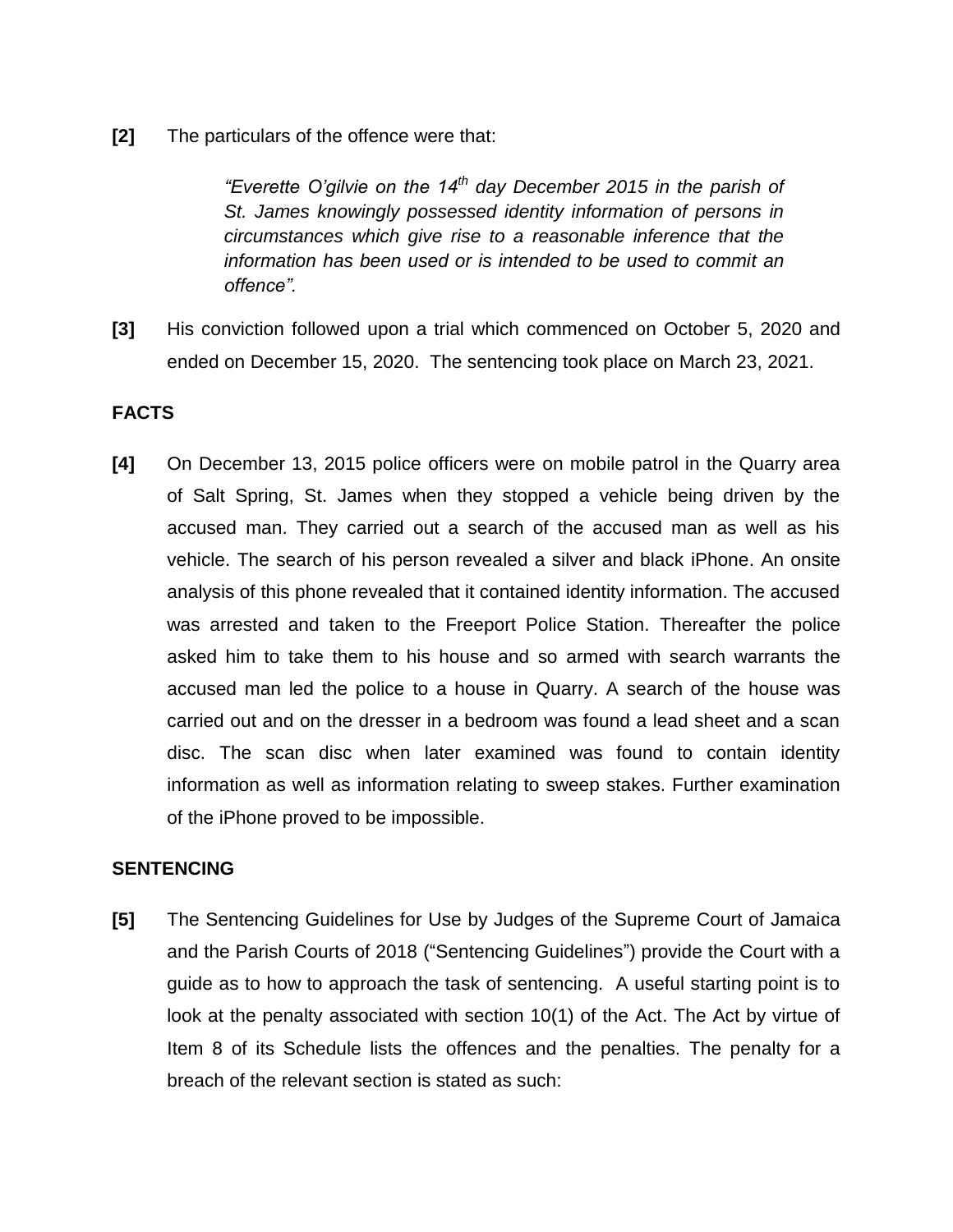*"Fine or imprisonment not exceeding fifteen years or both such fine and imprisonment". A person convicted under section 10(1) of the Act shall be liable to pay a fine or to imprisonment for a term not exceeding fifteen year or to both such fine and imprisonment."*

Section 13(2) of the Act also makes provision for factors that a Court in imposing sentencing may consider which includes "*any other matter which the Court considers relevant'"*. It is therefore important to carefully examine all available material which is placed before the Court.

- **[6]** A Social Enquiry Report ("SER") and an Antecedent Report were prepared on behalf of the accused man. The SER portrayed him as having been gainfully employed since he was eighteen years old. For the most part he worked as a public transport operator and was so engaged up to the time of his arrest. He has maintained his innocence.
- **[7]** According to the SER for the past ten years he has been residing in Hanover but prior to that he resided in Salt Spring in the parish of St. James. Further, that he resides with his partner with whom he has had a long standing relationship. He has four children dependent on him, two biological and two non-biological.
- **[8]** His Hanover community reports that while he is not known to be mischievous and does not associate with delinquent individuals, he shares an unsatisfactory relationship with his family and if he is provoked he will retaliate. He is not known to be involved in 'lotto scamming' and does not pose a threat to the community.
- **[9]** The community of Quarry in Salt Spring confirmed his account that he does not reside there but had relocated to Hanover some years prior. They described him as a good youth, quiet and expressed sentiments about his innocence. He was also described as "ignorant".
- **[10]** In the Antecedent Report, the subject is depicted as someone who was not a favourite person in his community as he is in constant confrontation with members which results in the intervention of the police from time to time. He has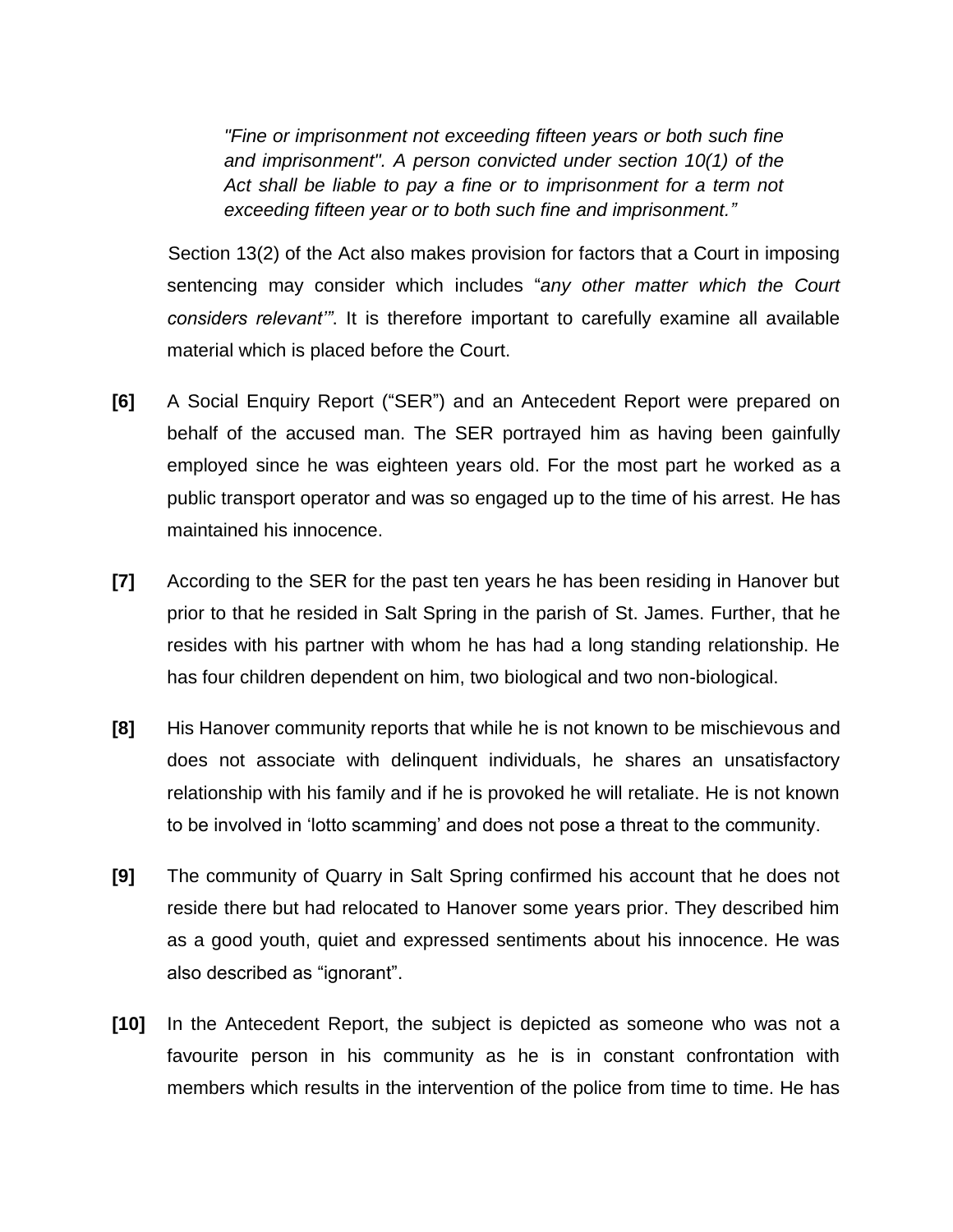three convictions recorded against his name. They are as follows: Assault Occasioning Actual Bodily Harm and Malicious Destruction of Property both in 2018 and Possession of Identity Information in 2019.

### **PLEA IN MITIGATION**

- **[11]** Counsel pointed out that the first two convictions were in the Hanover Parish Court and arose from the same incident and the same complainant and it resulted from an argument between the accused and his sister. Both the accused and his sister pleaded guilty to the offences. Despite the two convictions counsel argues that he is not a violent person. He submitted that these do not add to the circumstances of his other previous conviction as they are unrelated and do not speak to the current offence and his probability to re-offend.
- **[12]** He stressed that the accused is someone who keeps to himself and that this is evident from the SER. He asked the Court to counter balance the allegations of constant confrontation in the Antecedent Report against the more detailed SER which highlights that he is not known to be mischievous, does not associate with delinquent individuals but shares an unsatisfactory relationship with his family and it is only when provoked that he will retaliate.
- **[13]** He pointed out that both reports depict an industrial perusal of his employment as a taxi driver and that speaks to the commitment of the accused not to maintain himself or his dependents by fraudulent or similar means but rather to put his nose to the grind stone and commit himself to the difficult job of operating a taxi. Both communities described him as being a hard working taxi driver and he therefore would have distinguished himself from the normal person appearing before you for these kinds of matters. Any leniency given to him will be utilized to further pursue his career as a taxi driver. There no evidence of a benefit obtained by him or any benefit to him from his previous conviction for this offence.
- **[14]** Counsel explained that the previous conviction resulted from an incident which occurred after the time of this offence, and so, at the time of this offence, he did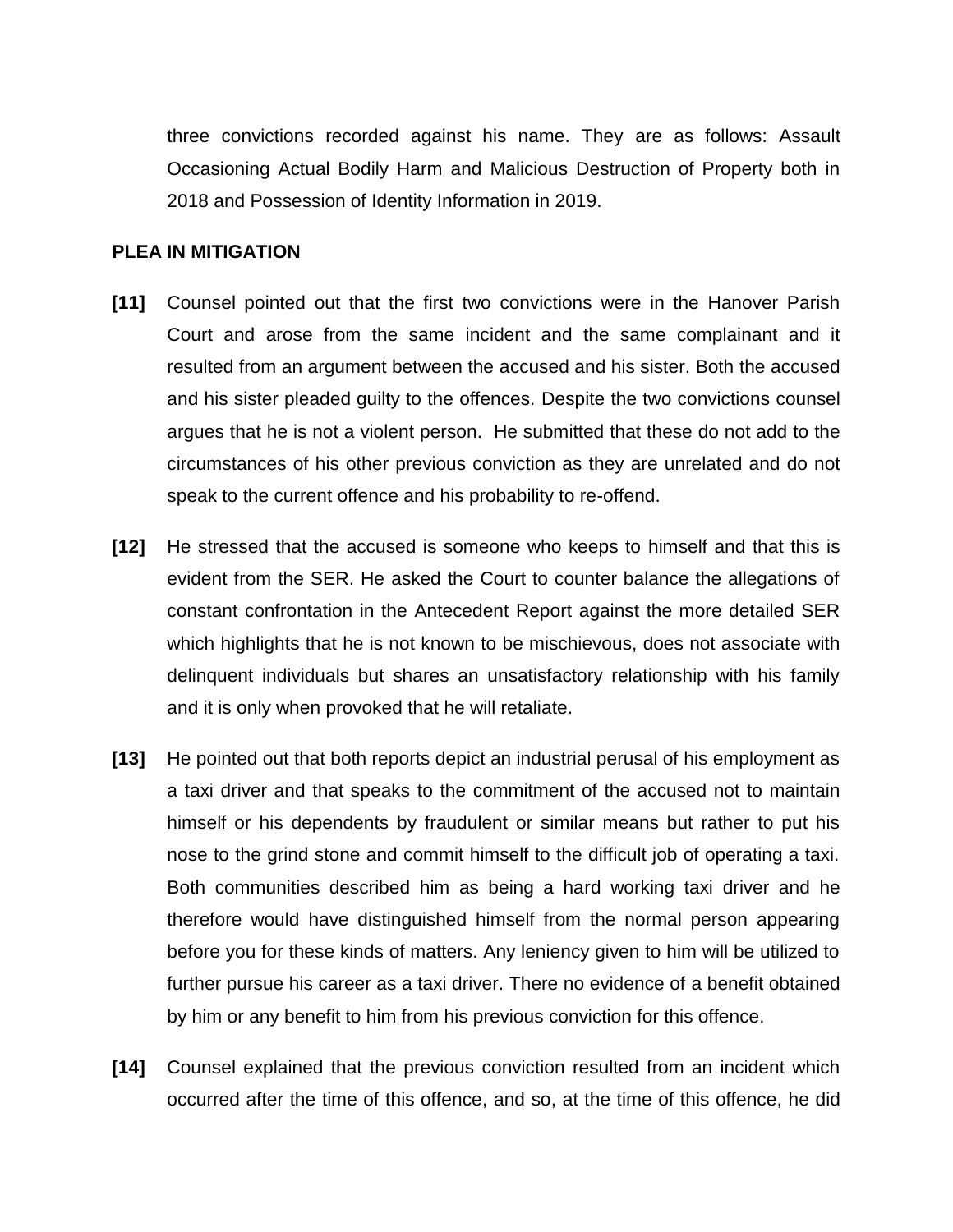not have the previous conviction. He therefore asked the Court not to view him as someone who had a previous conviction for this offence, then went and committed the offence at Bar, but rather, at the time of the commission of this offence there was no such previous conviction to his record.

- **[15]** He explained that although from the SER there is no indication of remorse and there is a maintenance of innocence he asked the Court not to use this against him. From 2016 until now he would have lived with some anxiety and fear and great anticipation as to what will happen to him in this case. The conviction has result in the loss of a visa, new careers and brighter and greener fields.
- **[16]** He joins with the community in asking the Court to be lenient and to consider favourably his overall circumstances.

#### **SENTENCING REMARKS**

- **[17]** The accused has been convicted of a serious offence, a very prevalent one in this part of the county. This is a conviction that followed upon a trial. Among the facts accepted by the Court was that the police stopped the accused and when he was searched they saw on his phone what they described as identity information, although when the phone was examined by the expert this was unsupported. They took him to a house which I accepted that he told the police he occupied and therein was found a lead sheet with identity information and a san disc which also contained identity information.
- **[18]** For this offence the accused could be sentenced to up to fifteen years' imprisonment. In addition, a fine could also be imposed. I have had the benefit of the SER and the Antecedent Report. I have considered the plea in mitigation. The normal range, there being a previous conviction for this offence is between six and twelve years with the usual starting point being seven years.
- **[19]** The aggravating factors to be taken into account are the type of offence and its prevalence. In addition, this conviction followed after a trial. It does not appear